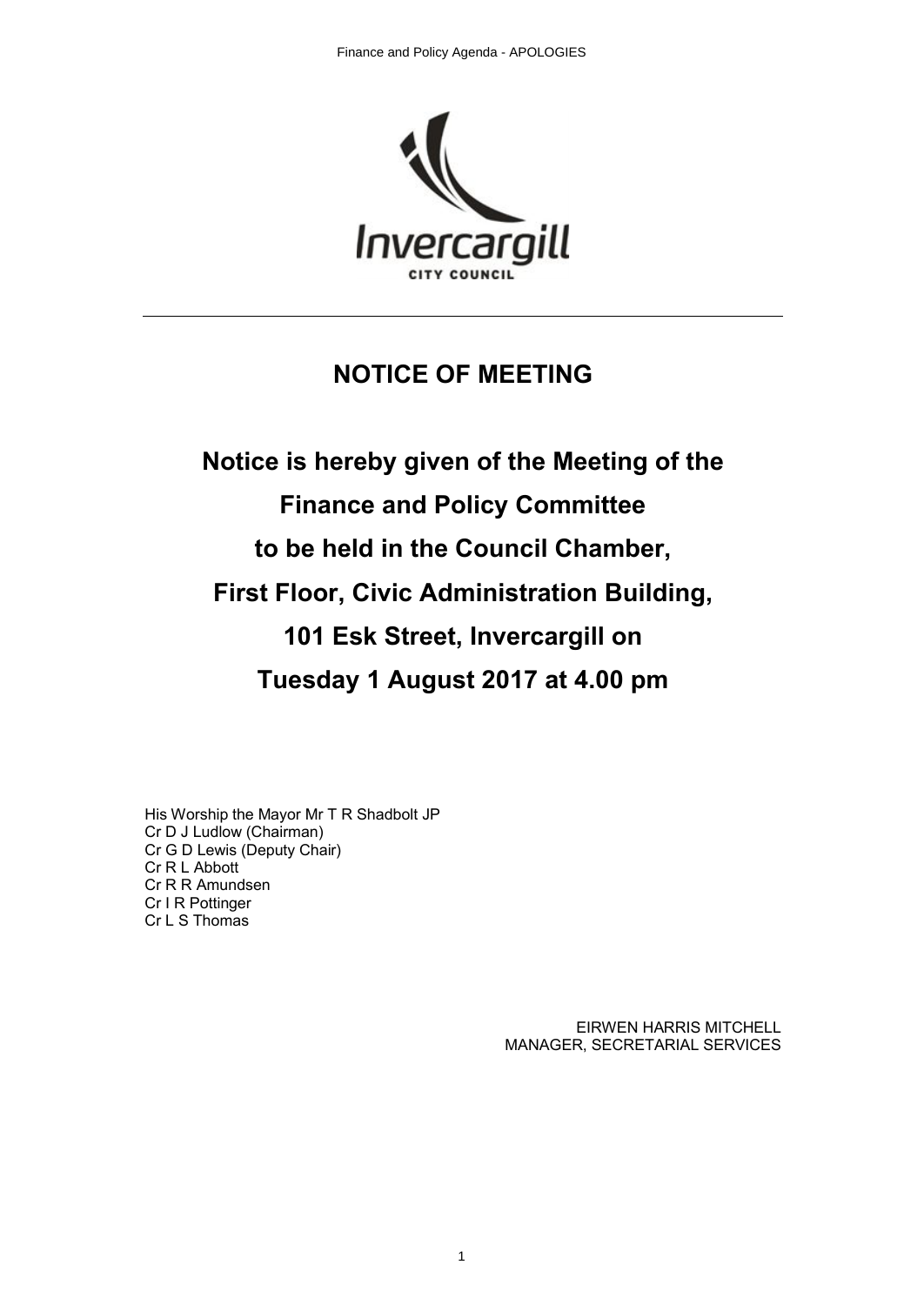# **A G E N D A**

**Page**

# 1. **APOLOGIES**

# 2. **PUBLIC FORUM**

# 3. **MONITORING OF SERVICE PERFORMANCE**

3.1 **LEVELS OF SERVICE 1 JULY 2016 TO 30 JUNE 2017 4**

# 4. **ACTIVITY PLAN REVIEW**

N/A.

# 5. **DEVELOPMENT OF POLICIES/BYLAWS**

N/A.

#### 6. **OTHER BUSINESS**

- 6.1 **REPORT OF THE DIRECTOR OF FINANCE AND CORPORATE SERVICES**
- 6.1.1 *Significant Events Bylaw* **7**

# 7. **URGENT BUSINESS**

# 8. **PUBLIC EXCLUDED SESSION**

Moved, seconded that the public be excluded from the following parts of the proceedings of this meeting; namely

#### *(a) Report of the Director of Finance and Corporate Services*

The general subject of each matter to be considered while the public is excluded, the reason for passing this resolution in relation to each matter, and the specific grounds under Section 48(1)(d) of the Local Government Official Information and Meetings Act 1987 for the passing of this resolution are as follows: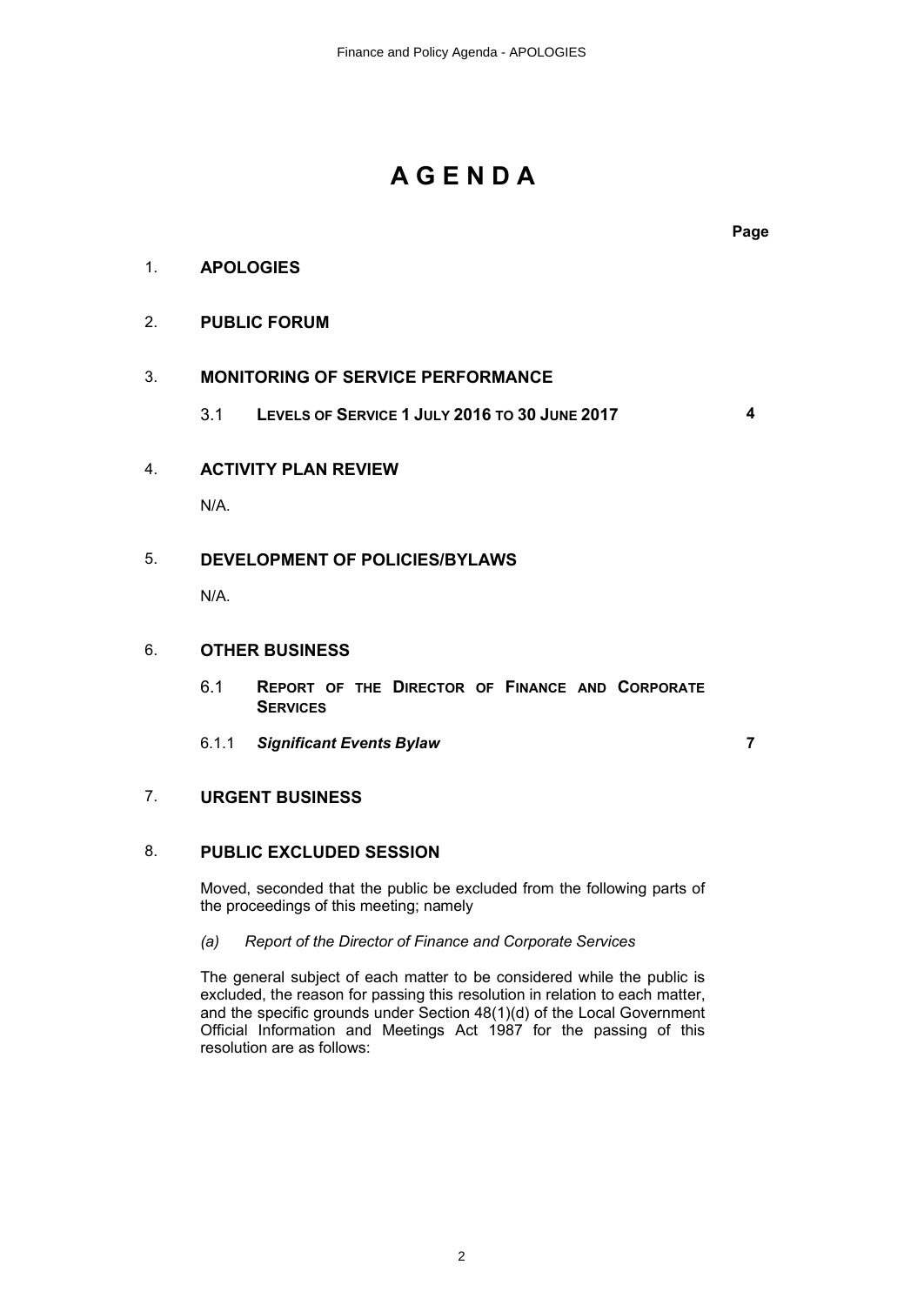| General subject of<br>each matter to be<br>considered |                                                                             | Reason for passing this<br>resolution in relation to<br>each matter                                                                                                                              | Ground(s)<br>under<br><b>Section</b><br>48(1)<br>the<br>for<br>this<br>passing<br>οf<br>resolution |
|-------------------------------------------------------|-----------------------------------------------------------------------------|--------------------------------------------------------------------------------------------------------------------------------------------------------------------------------------------------|----------------------------------------------------------------------------------------------------|
| (a)                                                   | Presentation<br>by<br>Emergency<br>Management<br>Southland                  | Enable any local authority<br>holding the information to<br>carry on, without prejudice<br>disadvantage,<br>or<br>(including<br>negotiations<br>industrial<br>commercial or<br>negotiations)     | Section 7(2)(i)                                                                                    |
|                                                       | Insurance<br>$\overline{\phantom{m}}$<br>Jardine Lloyd<br>Thompson<br>(JLT) | Enable any local authority<br>holding the information to<br>carry on, without prejudice<br>disadvantage,<br>or<br>(including<br>negotiations<br>commercial or<br>industrial<br>negotiations)     | Section 7(2)(i)                                                                                    |
|                                                       | <b>Interests</b><br>Register                                                | Enable any local authority<br>holding the information to<br>carry on, without prejudice<br>disadvantage,<br><b>or</b><br>(including<br>negotiations<br>commercial or industrial<br>negotiations) | Section 7(2)(i)                                                                                    |
|                                                       | <b>OAG Report</b>                                                           | Enable any local authority<br>holding the information to<br>carry on, without prejudice<br>disadvantage,<br>or<br>(including<br>negotiations<br>commercial or industrial<br>negotiations)        | Section 7(2)(i)                                                                                    |
|                                                       | Invercargill<br><b>Brand</b><br>Launch                                      | Enable any local authority<br>holding the information to<br>carry on, without prejudice<br>disadvantage,<br>or<br>(including<br>negotiations<br>commercial or industrial<br>negotiations         | Section 7(2)(i)                                                                                    |

\*\*\*\*\*\*\*\*\*\*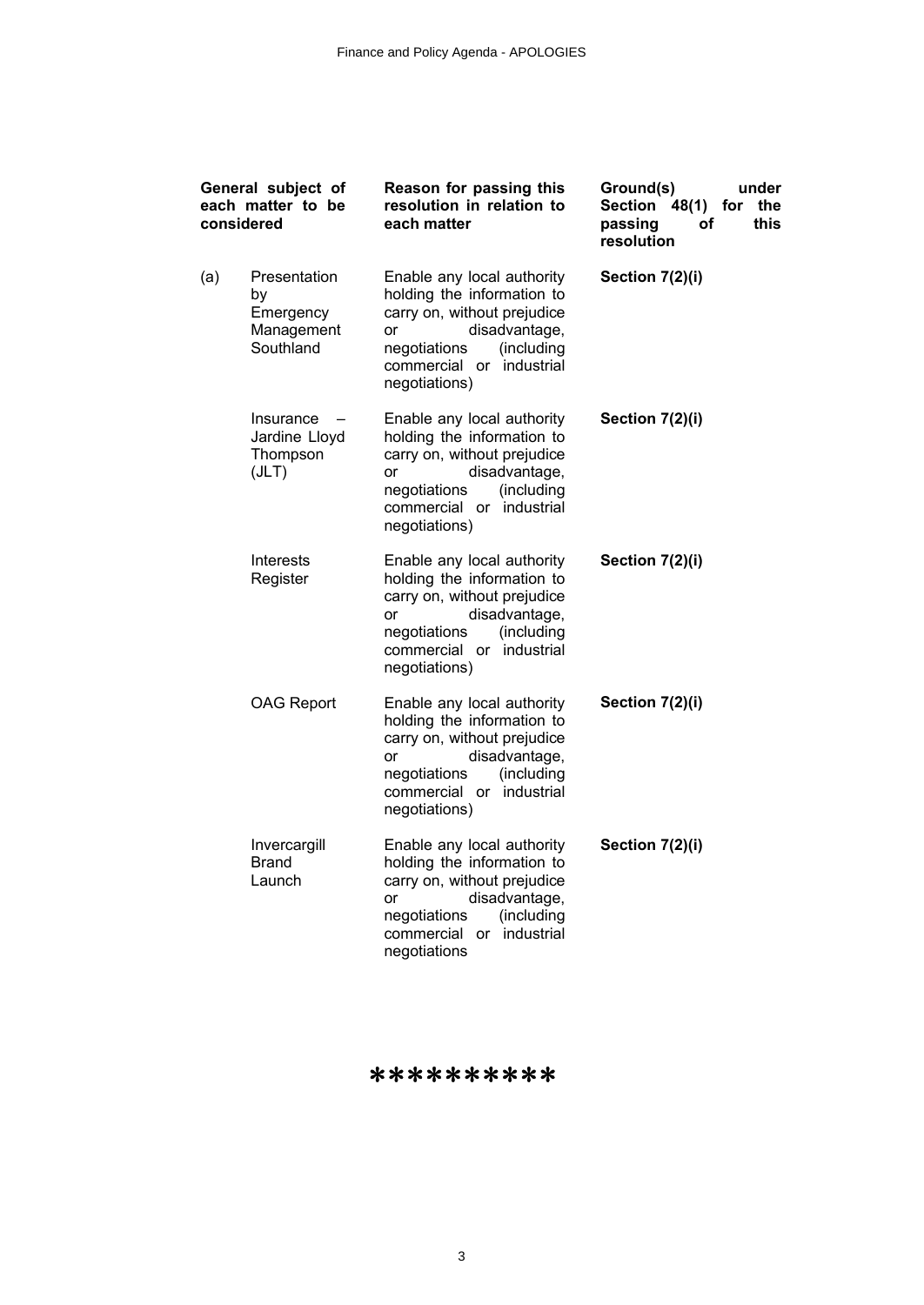# **TO: FINANCE AND POLICY COMMITTEE**

## **FROM: DIRECTOR OF FINANCE AND CORPORATE SERVICES**

# **MEETING DATE: TUESDAY 1 AUGUST 2017**

#### **LEVELS OF SERVICE REPORT – 1 JULY 2016 TO 30 JUNE 2017**

**Report Prepared by:** Melissa Short – Strategy and Policy Manager

#### **SUMMARY**

Reporting on the Corporate Services levels of service measures for the period comprising 1 July 2016 to 30 June 2017.

#### **RECOMMENDATIONS**

#### **That the report be received.**

#### **IMPLICATIONS**

|                  | Has this been provided for in the Long Term Plan/Annual Plan?                                                                  |
|------------------|--------------------------------------------------------------------------------------------------------------------------------|
|                  | The report monitors performance in relation to levels of service measures identified<br>in the Long Term Plan and Annual Plan. |
| $\overline{2}$ . | Is a budget amendment required?                                                                                                |
|                  | No.                                                                                                                            |
| 3.               | Is this matter significant in terms of Council's Policy on Significance?                                                       |
|                  | No.                                                                                                                            |
| 4.               | Implications in terms of other Council Strategic Documents or Council Policy?                                                  |
|                  | No.                                                                                                                            |
| 5.               | Have the views of affected or interested persons been obtained and is any further<br>public consultation required?             |
|                  | No.                                                                                                                            |
| 6.               | Has the Child, Youth and Family Friendly Policy been considered?                                                               |
|                  | No – not relevant                                                                                                              |

#### **FINANCIAL IMPLICATIONS**

No financial implications result from this report.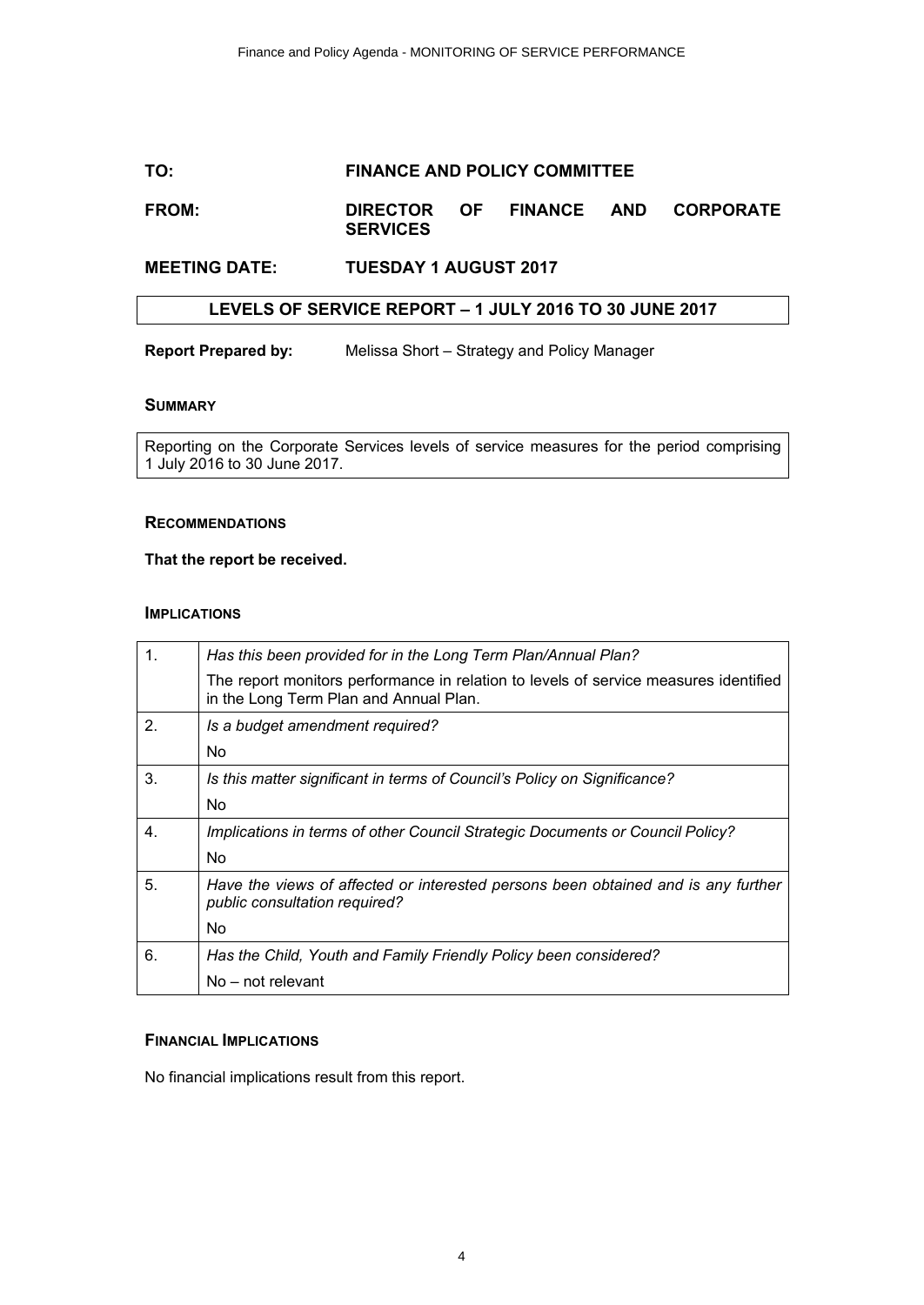# **DEMOCRATIC PROCESS**

| <b>Democratic Activities</b>                          | 1 July 2016 to<br>30 June 2017                                                    |
|-------------------------------------------------------|-----------------------------------------------------------------------------------|
| 2015/16 Annual Report adopted before 30 October 2016. | Annual Report adopted on<br>26 October 2016. Unmodified<br>audit report received. |

# **Consultation:**

- ∑ Consultation Document for the 2017/18 Annual Plan.
- ∑ Proposed Fee Increase Second or Subsequent Certificate of Public Use for Commercial Buildings under the Building Act 2004; and Producer Statement Authors (PSA) Register Maintenance.
- ∑ Equity and Access for People with Disabilities Policy.
- Easter Trading.
- Library Layout.
- Fire Prevention (Vegetation) Bylaw and Trade Waste Bylaw

#### **INVESTMENT PROPERTY**

|                                     |                                                                                                                               | 1 July 2016 to 30 June 2017                                                                   |
|-------------------------------------|-------------------------------------------------------------------------------------------------------------------------------|-----------------------------------------------------------------------------------------------|
| <b>Investment Property Activity</b> |                                                                                                                               |                                                                                               |
| June 2017                           | <b>Sale</b>                                                                                                                   | Lots 2 and 3, Bond Street/Waihopai<br><b>Walkway Subdivision (Marshall</b><br>Industries)     |
|                                     |                                                                                                                               | Settlement: 2 June 2017                                                                       |
| May 2017                            | <b>Sale</b>                                                                                                                   | Lot 2, Bond Street Sub-Division,<br>Invercargill (Fulton Hogan)<br>Settlement:<br>19 May 2017 |
|                                     | <b>Sale</b>                                                                                                                   | 257 Ettrick Street, Invercargill<br>Settlement:<br>29 May 2017                                |
|                                     |                                                                                                                               |                                                                                               |
| April 2017                          |                                                                                                                               | No Purchase or Sale Transactions                                                              |
| March 2017                          | All Property Transactions in March 2017 are<br>Freeholding Sales to Lessees - 154/156 was a<br>Deferred Settlement from 2016. |                                                                                               |
|                                     | <b>Sale</b>                                                                                                                   | 25 Ettrick Street, Invercargill<br>Settlement:<br>7 March 2017                                |
|                                     |                                                                                                                               |                                                                                               |
|                                     | <b>Sale</b>                                                                                                                   | 88 Foyle Street, Bluff<br>Settlement:<br>7 March 2017                                         |
|                                     | <b>Sale</b>                                                                                                                   | 154/156 Clyde Street, Invercargill<br>Settlement:<br>7 March 2017                             |
|                                     | <b>Sale</b>                                                                                                                   | 241 Crinan Street, Invercargill<br>15 March 2017<br>Settlement:                               |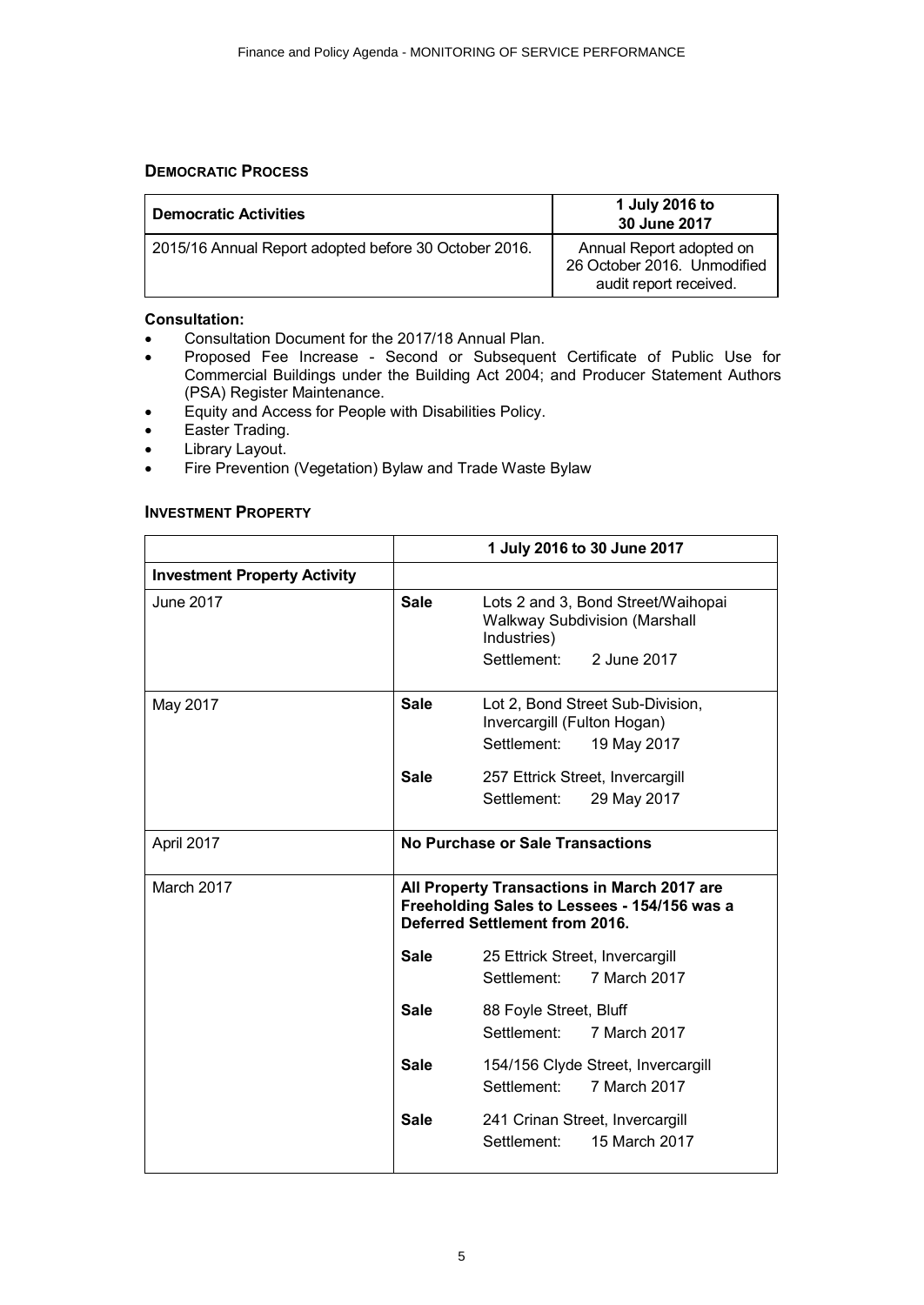| February 2017                                             | Sale<br>262 Ness Street, Invercargill                                   |
|-----------------------------------------------------------|-------------------------------------------------------------------------|
|                                                           | Settlement:<br>27 February 2017                                         |
| January 2017                                              | No Purchase or Sale Transactions                                        |
| December 2016                                             | No Purchase or Sale Transactions                                        |
| November 2016                                             | No Purchase or Sale Transactions                                        |
| October 2016                                              | No Purchase or Sale Transactions                                        |
| Investment Property transactions<br>(Purchases and Sales) | <b>Purchase of Buildings and Lease</b><br>(Council Owned Land):         |
| September 2016                                            | 13 and 17 Clyde Street, Invercargill<br>26 Liddell Street, Invercargill |
|                                                           | Settlement:<br>29 September 2016                                        |
| August 2016                                               | No Purchase or Sale Transactions                                        |
| <b>July 2016</b>                                          | No Purchase or Sale Transactions                                        |

\*\*\*\*\*\*\*\*\*\*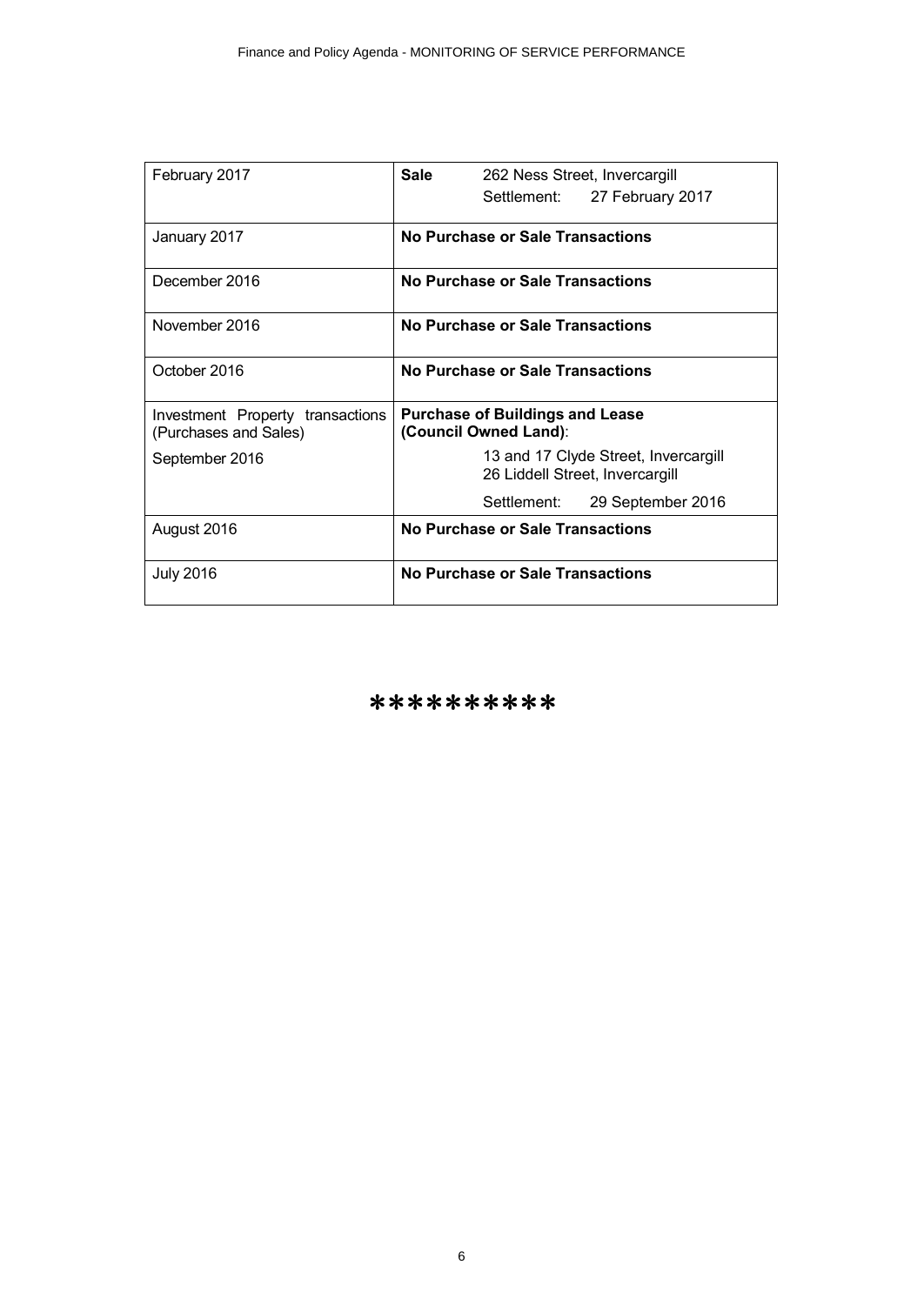# **TO: FINANCE AND POLICY COMMITTEE**

# **FROM: DIRECTOR OF FINANCE & CORPORATE SERVICES**

#### **MEETING DATE: TUESDAY 1 AUGUST 2017**

#### **SIGNIFICANT EVENTS BYLAW**

**Report Prepared by:** Melissa Short – Manager, Strategy and Policy

#### **SUMMARY**

In accordance with the Local Government Act 2002, the Significant Events Bylaw needs to be reviewed.

#### **RECOMMENDATIONS**

**That this report be received.**

#### **AND THAT**

**Council determine that in accordance with Section 155 of the Local Government Act, the Invercargill City Council Bylaw 2011/1 - Significant Events remains the most appropriate way of addressing the issues associated with Street Trading, Distribution of free products or advertising material and Advertising within the Invercargill district during the hosting of Significant Events.**

#### **AND THAT**

**Council determine to publicly consult on continuing the Bylaw without amendment in accordance with Section 160(3)(ii) of the Local Government Act with the consultation period being 16 August until 15 September 2017.**

#### **IMPLICATIONS**

| 1.             | Has this been provided for in the Long Term Plan/Annual Plan?                                                      |
|----------------|--------------------------------------------------------------------------------------------------------------------|
|                | No.                                                                                                                |
| 2 <sub>1</sub> | Is a budget amendment required?                                                                                    |
|                | No.                                                                                                                |
| 3.             | Is this matter significant in terms of Council's Policy on Significance?                                           |
|                | No.                                                                                                                |
| 4.             | Implications in terms of other Council Strategic Documents or Council Policy?                                      |
|                | The report recommends the continuation of an existing Bylaw.                                                       |
| 5.             | Have the views of affected or interested persons been obtained and is any further<br>public consultation required? |
|                | Public Consultation would be required.                                                                             |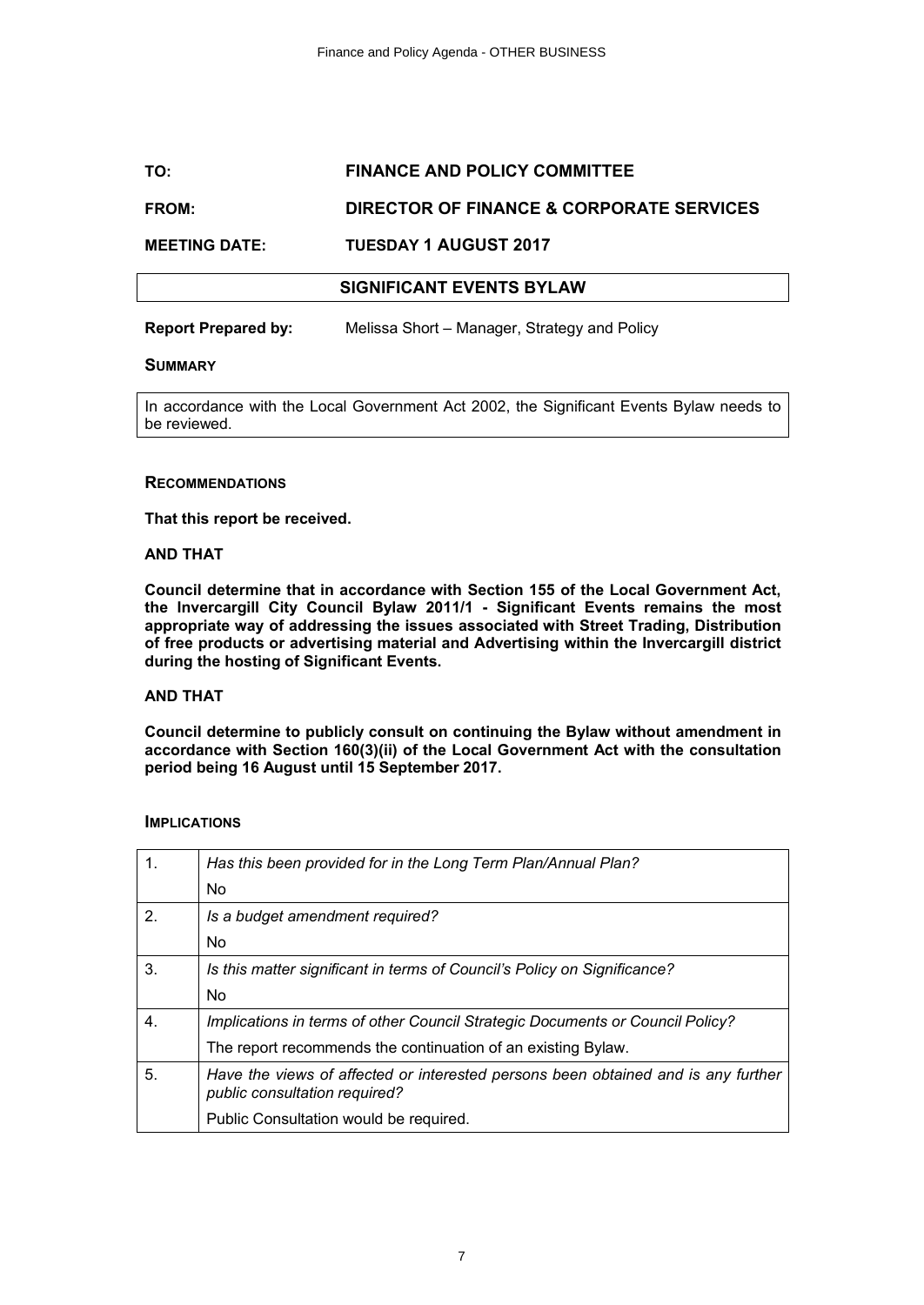| Has the Child, Youth and Family Friendly Policy been considered? |  |
|------------------------------------------------------------------|--|
| Yes.                                                             |  |

#### **FINANCIAL IMPLICATIONS**

No financial implications arise from this report.

#### **SIGNIFICANT EVENTS BYLAW**

During the 2011 Rugby World Cup Tournament the Council had obligations under the Host Region Agreement (HRA) signed between the Council and RNZ2011. One of the obligations was for reasonable assistance with the prevention of ambush marketing and to provide a "Clean" 500m precinct surrounding the match venue. Council adopted the Significant Events Bylaw to enable it to provide this assistance. When adopting the Bylaw, Council noted that it would be able to be utilised for other significant events that are hosted in the Invercargill district. The Significant Events Bylaw is due to be reviewed.

#### **REVIEW OF BYLAW**

To begin a review of the Bylaw, Council must make the determinations required by Section 155 of the Local Government Act 2002. This section requires Council to consider whether a Bylaw is the most appropriate method of addressing the perceived problem, as well as any implications under the New Zealand Bill of Rights Act 1990.

#### *What is the Perceived Problem to be Addressed?*

Many major / significant events will require Council to assist in providing a "clean" area surrounding the location of the event. A Clean area will prevent 'ambush marketing' by those who are not legitimate sponsors of the event. Within a designated precinct certain activities would not be permitted. These activities are:

- $\triangleright$  Street trading (including merchandise, food or beverage).
- $\triangleright$  Distribution of free products or advertising material.
- $\triangleright$  Advertising exception for business as usual advertising.
- $\triangleright$  Trading/Retailing from private property exception for business as usual activity.

#### *Is a Bylaw the Most Appropriate Method of Addressing the Perceived Problem?*

Bylaws have been a traditional method of addressing issues associated with trading in public places and protecting the public from nuisance. An alternative would be to use the Resource Management Act 1991 to address public trading and nuisance issues. It would, however, be difficult to view these issues as "significant" under the Act. There are also rights of appeal on enforcement matters which could result in a minor nuisance matter requiring considerable resources to resolve in front of the Environment Court.

In order to meet the intention of a "Clean" area, the Council needs to have an enforcement procedure that can quickly be utilised. The Resource Management Act 1991 and the District Plan rules made under it take time to enforce and are, therefore, not the most effective or efficient method of implementing a "Clean" area.

A bylaw can be enforced in a timely fashion and could be imposed for limited time periods surrounding events that the Council considers to be significant. The bylaw can be utilised by Council when any events that involve rights protection agreements are staged in Invercargill.